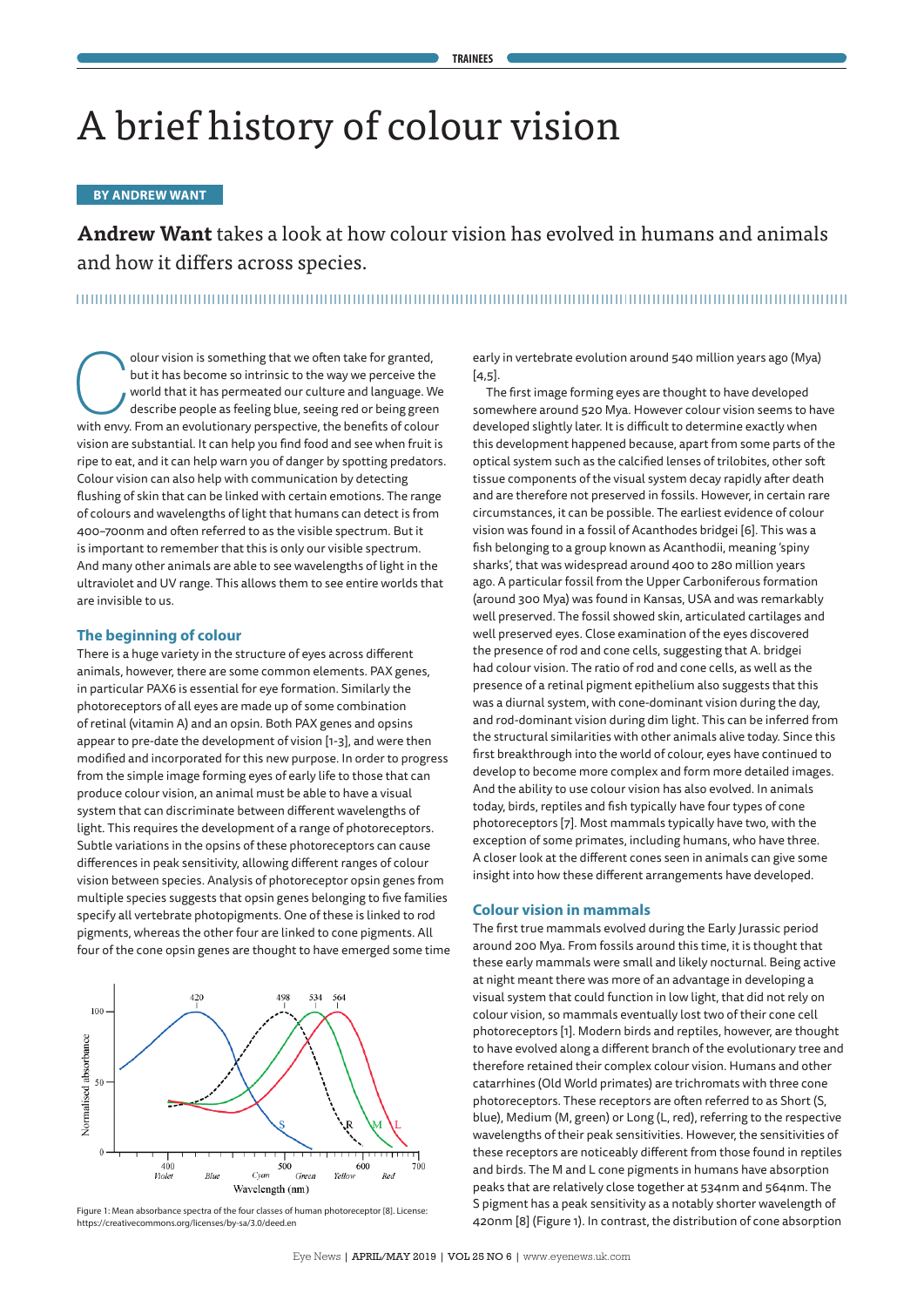peaks in birds and reptiles is far more evenly spread across their visible spectrum often with an additional photoreceptor sensitive to ultraviolet light [9] (Figure 2). The location of the M and L cone pigment genes may help to give some clues into the reason behind this. Both M and L genes are found on the X chromosome, relatively close together. The gene for the S cone pigment is from the SWS1 gene family, located on chromosome 7. It is thought that, as with the earlier mammals, our evolutionary ancestors were dichromat with only two cones. At some point around 30-40 Mya a duplication of the X-chromosome opsin gene occurred [10], as well as a subsequent change in the wavelength of peak absorption of one of these copies. The combination of these changes allowed for the formation of a new group of cone cells, sufficiently different from the others to allow colour vision. This arrangement is common to all catarrhines, in contrast to platyrrhine monkeys or New World monkeys that are mostly dichromat [11]. However, in several species this seems to be changing.

Platyrrhine monkeys includes spider monkeys and marmosets. They have wide and more varied arrangement of opsins and colour vision. Several species have only two types of cone photoreceptor giving them dichromatic vision, or in some cases only one type. However, many Platyrrhine monkeys have polymorphic colour vision. There are multiple alleles of the M/L-cone pigments seen in different individuals, each of which has slightly different peak sensitivity. As this opsin-gene is located on the X-chromosome, this polymorphism has an interesting effect. All males and homozygous females have dichromat vision, expressing two types of cone photoreceptor. However, the heterozygous females, with any pair of the M/L alleles are able to have three types and therefore achieve trichromatic colour vision [11]. This creates a fascinating situation where there are not only differences between individuals regarding whether they have dichromatic or trichromatic vision, but there are variations of the type of trichromatic colour vision between the different heterozygous females. Behavioural studies have demonstrated that there is a predictable phenotype of colour vision based on the type of pigment array [12]. Similar to humans, howler monkeys have two different X-chromosome opsin genes, with cones expressing S, M and L pigments. They are thought to be the only Platyrrhine monkeys to have achieved species-wide trichromatic colour vision.

#### **More than just the cones**

While most birds and reptiles have four different cones, humans have three. Other mammals often have two or fewer, especially in those who are nocturnal and evolution has steered them towards developing vision in the low light of night, rather than colour. The peacock mantis shrimp (Odontodactylus scyllarus) (Figure 3) has some of the most complex eyes in nature. It has two compound eyes on stalks, and a central band across each eye means that each one has trinocular vision independently, by focusing incoming light with three separate regions. This central band is also the area that allows the mantis shrimp to see in colour, and can contain around 12 types of photoreceptor [13]. This includes vision in the UV range and is thought to be valuable to the shrimps as they can communicate using ultraviolet patterns reflecting off their bodies. For most animals, it is variations in the opsins that create the different types. The mantis shrimp is able to achieve the great variation by combining a smaller number of opsins with UV-blocking substances called mycosporine-like amino acids (MAA). The different types of MAAs block slightly different wavelengths of UV light and so combining these with different opsins can create a huge range of receptors [14].

Despite having such an incredibly complex visual system, the mantis shrimp is surprisingly bad at discriminating colours. In fact, they appear to be worse than most other animals, including humans [15]. It is not known for sure why this would be the case, but



Figure 2: Visual pigment templates for the mean absorbance spectra from all individual cells for two subspecies of parrot, P. e. elegans (red) and P. e. aveolus (yellow) shown separately for each visual pigment type. Top panel: (L-R) Ultraviolet sensitive (UVS), short wave sensitive (SWS), medium wave sensitive (MWS), long wave sensitive (LWS). Bottom panel: Rod [9]. License: https://creativecommons.org/licenses/by/4.0/

one theory is that the mantis shrimp processes the input from its eyes differently. Most other animals see colour by comparing and contrasting the inputs from the different photoreceptors, whereas the mantis shrimp interprets the data from its individual photoreceptors together. So rather than discriminating colours like other animals, the mantis shrimp is adapted to recognise them. In theory this may help the mantis shrimp to have high quality vision with minimal processing time, which may be of benefit as an ambush hunter. The mantis shrimp not only has the most complex eyes known in the animal kingdom, but also boasts the world's fasted punch that can hit with the force of a bullet [16], which is uses to break the shells of its targets, and even aquarium glass on some occasions.



Figure 3: Picture of peacock mantis shrimp (Odontodactylus scyllarus). Taken at Tasik Ria house reef. Manado, Indonesia, by Jens Petersen.

License: https://commons.wikimedia.org/wiki/Commons:GNU\_Free\_Documentation\_License,\_ version\_1.2